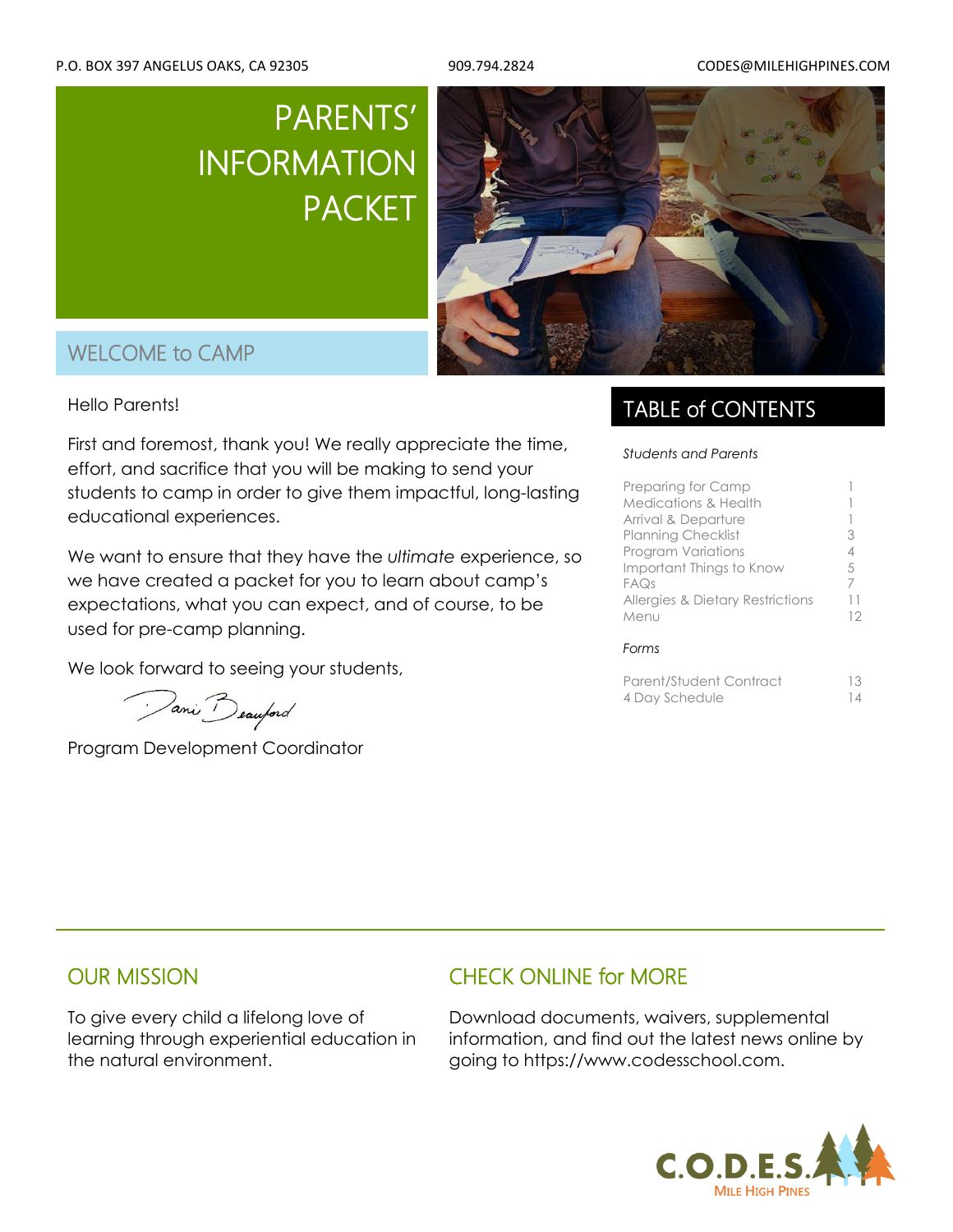## GET READY for ADVENTURE

We are SO glad that you've decided to send your student to camp! With every student that comes, we strive to take note of each one's experience and to use their feedback to continuously improve our program to best meet the needs of every guest we host. We invite you to share with us both the good and the bad, things like: dietary needs, whether this is your student's first time away from home, and even activities that your student is looking forward to participating in. George Bernard Shaw once said that "progress is impossible without change", and here at CODES we want to partner with you and your student to promote positive change in their lives through outdoor education.

### PREPARING for CAMP

- o Use the Planning Checklist on pg 3 to prepare for your trip.
- o Health forms must be completed and submitted to your school representative no later than **6 weeks prior to arrival.** It is the school's responsibility to provide for students who may have physical or mental disabilities, or for students who need aides or additional support/supervision.
- o Teachers or a school health professional is responsible for communicating medical needs, dietary needs, or any other special student needs **1 month prior to arrival** to camp. So make sure you get them the correct information about your student well in advance.
- o Our refund policy is as follows: Refunds may be requested and will be approved if the request is submitted by your school's representative to camp no later than **2 weeks prior to the camp start date.** All other refund requests will be denied. Mile High Pines will always issue payment back to the school and it is the school's responsibility to ensure that payment is returned to those who requested it.

### ARRIVING LATE to CAMP

If your student will be arriving late to camp, please let your teachers know as soon as possible. Keep them updated on your ETA to camp and on any changes that may have occurred. A student who is arriving late to camp because of illness must be cleared by a doctor before he/she will be admitted.

### DEPARTURE PROCEDURES

On Departure Day, all student medication will be returned to the lead teacher and should be placed on the bus with the corresponding student. **You will not receive any forms back**. Buses should leave camp **no later than 11am**, so plan your pick up at the school accordingly.

### MEDICATIONS

#### \*All medications **MUST be in the original box or bottle** it was purchased in, and it **MUST have the administering information** on the packaging. **Loose medication cannot and will not be administered**.\*

A signed doctor's note is required if:

- 1. The prescription label is in another language.
- 2. The prescription does not match the dosage the parent/guardian would like administered.
- 3. The medication is not intended for its prescribed use. **Please do not send this type of medication.**
- 4. The medication is not intended for the age of the student. **Please do not send this type of medication.**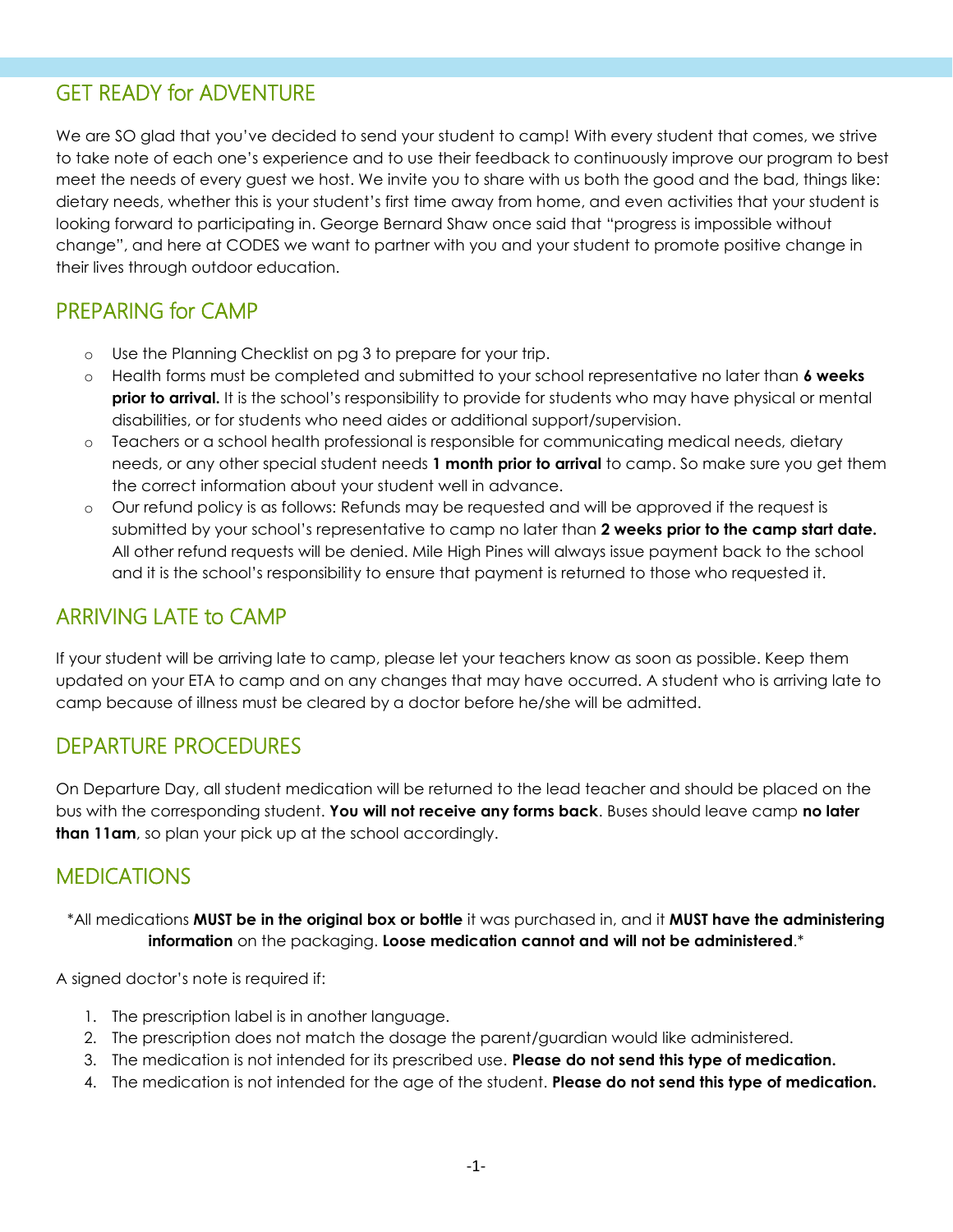## MEDICATIONS (cont'd)

#### **Labeling Medications**

- 1. Write the student's name on the medication box or bottle.
- 2. Place each student's medication in a Ziploc bag. If a student has multiple medications, place them all in the same bag.
- 3. Write the student's name and the name of the medication on the Ziploc bag.
- 4. Do not put the Medical Form in the bag.

#### **Other Languages and Forms**

- 1. CODES cannot accept any medication or forms that are not labeled/prescribed/written **in English.**
- 2. CODES cannot accept a school release form, medication form, or any other paperwork in lieu of the CODES provided forms unless it is supplementary to enact as a standing order from the school.

#### **Organizing Paperwork**

Please staple the General Release Waiver and Medication Form together for your student. You will not receive these forms back at the end of camp; make copies if needed.

#### **24 Hour Health Screening Form**

By order of the CA Department of Public Health, individuals **cannot** attend camp without medical exemption if they have lice (nits, nymphs or adults), bed bugs, influenza, or any other communicable/contagious disease. ALL students need to be prescreened using the 24hr Health Screening Form prior to loading the bus. During the course of camp, if any student or adult shows symptoms of a communicable/contagious disease (e.g. chicken pox, measles, norovirus) he/she will be sent home at the earliest opportunity. This policy is in consideration of the affected individual's comfort as well as the health and well-being of the remaining students and teachers.

#### **Medications to Bring and Not to Bring**

- **1. DO NOT SEND:**
	- o Vitamins (doctor's note is required)
	- o Essential oils (doctor's note is required)
	- o Over-the-counter, generic pain reliever (we have this on-site)
	- o PediaSure or similar dietary supplements (doctor's note is required)
	- o Allergy medication for students who rarely have seasonal allergies (unless they need it daily or have a severe allergy)
	- o Medication intended for adults (doctor's note is required)
	- o Medication that the student has never tried at home (there are many risks involved when a student tries a new medication & this should be done with access to the student's pediatrician
	- o Medication that is not being used for the intended, labeled purpose (i.e. using Benadryl as a sleep aid).
- 2. **SEND** medication that a student needs routinely, in an emergency (e.g. EpiPens), or for recovery from an injury or illness (e.g. antibiotics, prescription pain medication).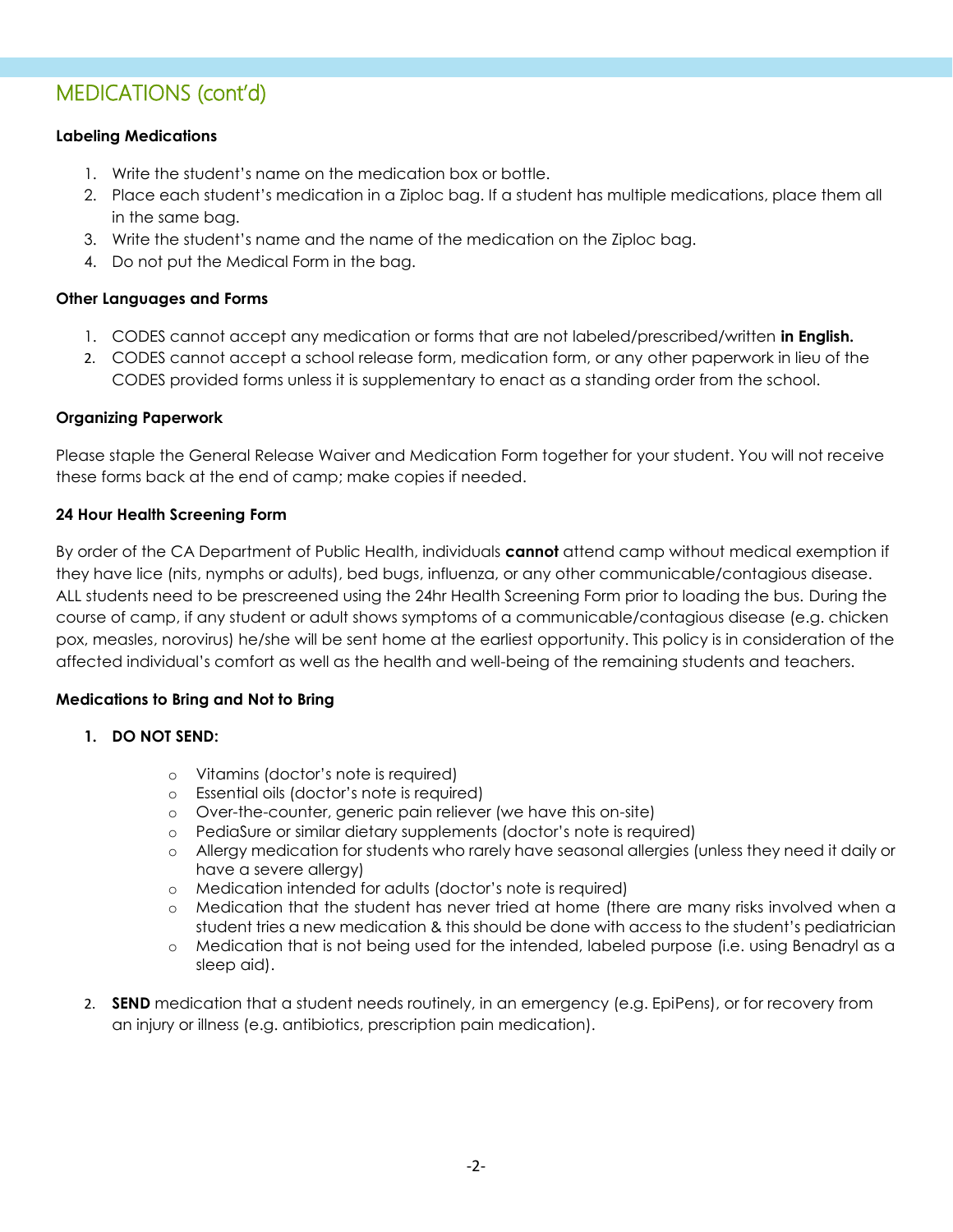# PLANNING CHECKLIST

| 12 Months - 3 Months before Arrival                                                                                                                                                                  |
|------------------------------------------------------------------------------------------------------------------------------------------------------------------------------------------------------|
| Attend your school's camp PTA Meeting/presentation.                                                                                                                                                  |
| Discuss payment plan options with your student's teachers.                                                                                                                                           |
| Fundraise! You can never start too early.                                                                                                                                                            |
| 3 Months - 1 Month before Arrival                                                                                                                                                                    |
| Gather all of the forms & permission slips necessary to send your student to camp. Highlight all<br>deadlines. Forms must be completed & submitted 6 weeks prior to arrival.                         |
| Review Packing List. All students MUST bring a backpack, a water bottle, and multiple writing utensils.                                                                                              |
| Discuss behavioral expectations, and consequences of misbehavior at camp with your student.                                                                                                          |
| Sign & submit the Parent/Student Contract (pg 16) if your school requires it. Parents are REQUIRED to<br>pick up their student immediately should they be dismissed from the program for any reason. |
| <b>FUNDRAISE!</b>                                                                                                                                                                                    |
| 1 Month - 1 Week before Arrival                                                                                                                                                                      |
| Double check that all required forms have been submitted.                                                                                                                                            |
| Get a doctor's note for any medication that will going to camp with your student.                                                                                                                    |
| Check & treat your student's bedding for bed bugs and lice (pg 13).                                                                                                                                  |
| Ensure that your student is healthy (100% recuperated/non-contagious if he/she was recently ill).                                                                                                    |
| Send mail 1 week in advance for your student, or give mail to teachers on departure day.                                                                                                             |
| Last Day before Departure                                                                                                                                                                            |
| Prepare your student's medication (pg 3)                                                                                                                                                             |
| Cover your student's luggage & label it with their first and last name.                                                                                                                              |
| <b>Departure Day</b>                                                                                                                                                                                 |
| *Have your student complete the 24hr Health Screening with a school health professional.                                                                                                             |
| Remove all contraband. PHONES, weapons, gum, snacks or any other item that is prohibited at school<br>is considered contraband and NOT ALLOWED at camp.                                              |
| Turn in ALL medications, including inhalers. They should be properly labeled and stored (in Ziplocs),<br>and on the same bus that your student is on.                                                |
| Say goodbye & encourage your student to have an amazing time at camp!                                                                                                                                |

\*The CA Dept. of Public Health requires that each student is screened before attending camp. Students may not attend if they have lice, bed bugs, influenza, or any other contagious disease/illness.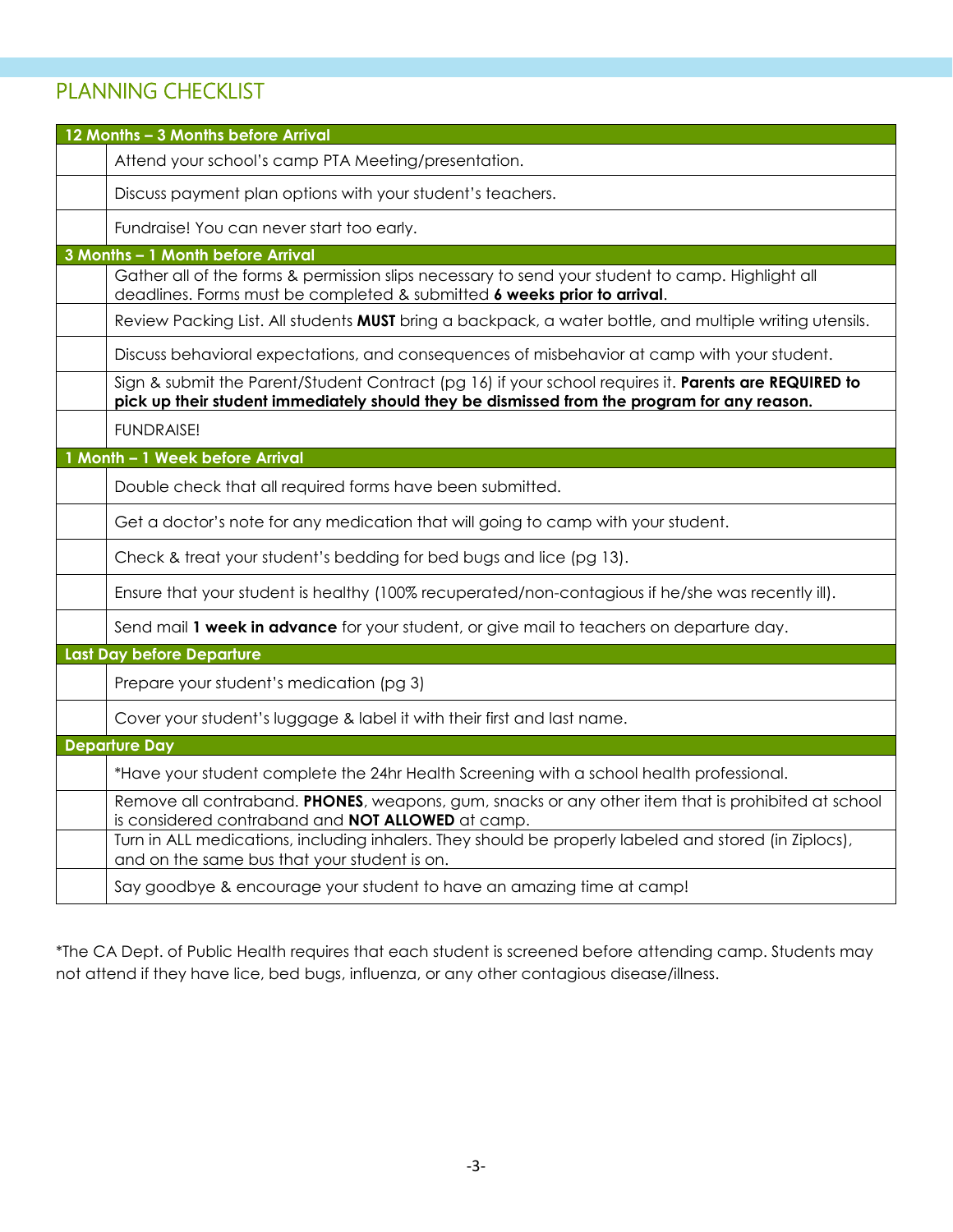### PROGRAM VARIATIONS

#### **One Day Field Trips**

Schools will choose two or three courses, depending on the group's size, from those offered in our outdoor education curriculum and our leadership curriculum. CODES does provide meals for field trips at an additional cost, otherwise students must pack a lunch.

#### **Leadership Camp**

Leadership Camp is a great experience for both students and teachers alike! Our program focuses on seven leadership principles: communication, goal-setting, courage, effective teamwork, delegation, vision, and recognition of strengths and weaknesses.

#### **Classes**

- o **Initiatives**: Students will be offered games, challenges, and puzzles that they must solve as a group by learning the principles of: effective communication and delegation to reach a common goal; taking the initiative and cooperation; and how to maximize their strengths and embrace their weaknesses.
- o **Leadership through Nature**: Students will meet our live animal collection and learn the importance of: vision; using the right tools for the job; self-control; and drive/ambition.
- o **Leadership after Dark**: Students will experience how the wilderness changes once the sun goes down. This class will ask students to confront fear: the fear of confrontation, rejection, and the unknown.
- o **Rock Wall, Low Ropes**: Students will experience team-building challenges and a chance to climb to the top of our 40ft Rock Wall. This class will impress upon students: the principles of goal-setting; encouragement; and the application of the scientific method as a problem-solving tool.
- o **Survival**: Through friendly competition, student teams will elect a leader and compete to stay alive (under the watchful eyes of our Naturalists) by building shelters, procuring food and water, creating fire, and orienteering. This class will develop students' critical thinking skills and promote cooperation and leadership in a (hypothetical) crisis.

#### **Night Programs**

o **Campfire:** Students will gather around the campfire to enjoy s'mores and to participate in games and camp patented shows.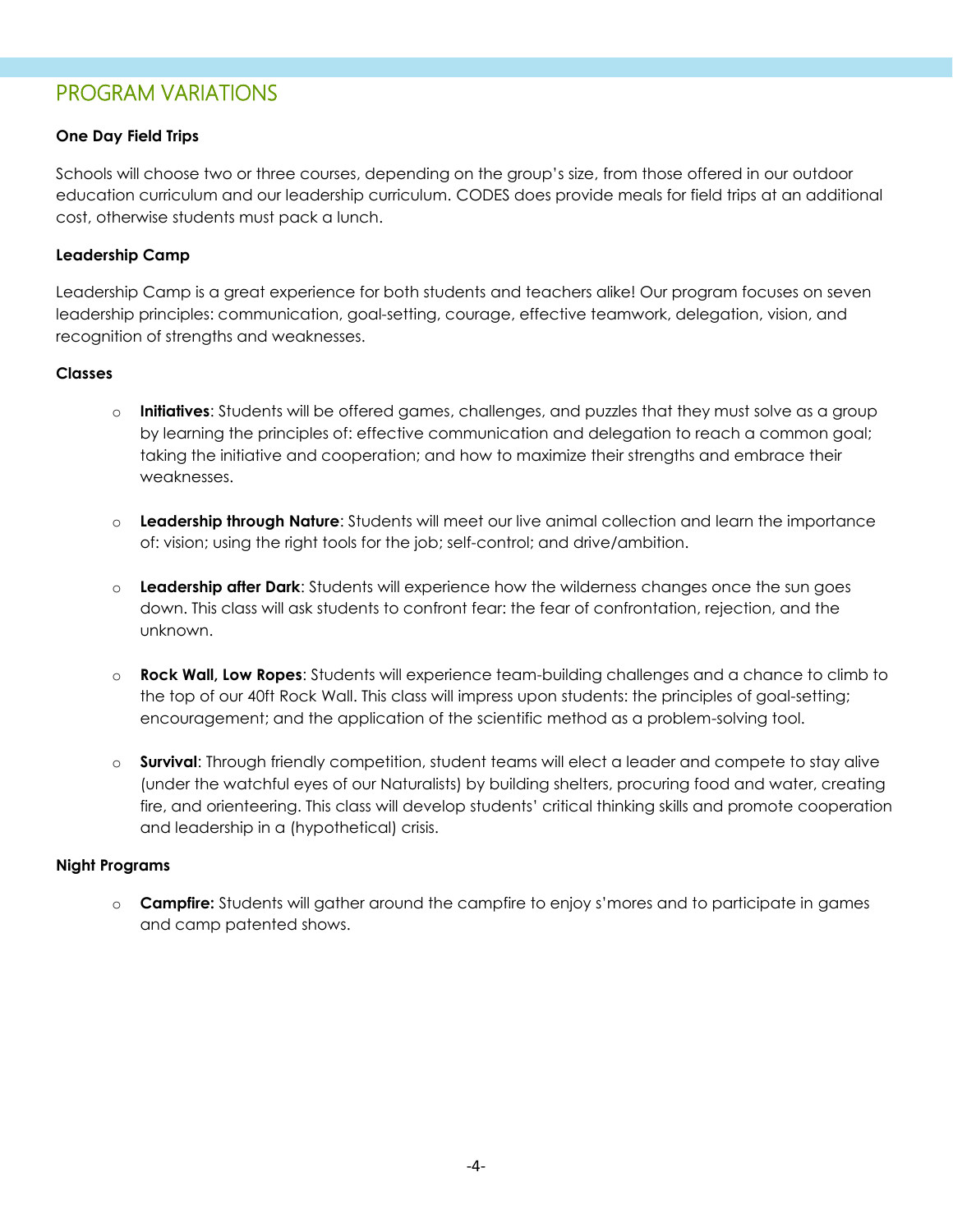## PROGRAM VARIATIONS (cont'd)

#### **CODES**

CODES focuses on the CA Next Generation Science Standards (NGSS). Our Naturalists use lecture presentation, gamification, and experimentation to create learning opportunities for students.

| <b>Class</b>      | <b>NGSS</b>                                                                                                                                                                                                               | <b>Topics Covered</b>                                                                                                                             |
|-------------------|---------------------------------------------------------------------------------------------------------------------------------------------------------------------------------------------------------------------------|---------------------------------------------------------------------------------------------------------------------------------------------------|
| <b>Ecosystems</b> | 5-LS2-1: Interactions, Energy & Dynamics<br>MS-LS2-1, MS-LS2-2, MS-LS2-3, MS-LS2-4: Ecosystems: Interactions,<br>Energy & Dynamics<br>MS-LS1-1: From Molecules to Organisms: Structures & Processes                       | Interdependence, Abiotic,<br>Biotic, Food Web,<br>Decomposers, Soil Layers,<br>Mixed Coniferous, Chaparral,<br>Riparian, Lentic                   |
| <b>Consumers</b>  | 5-LS2-1: Interactions, Energy, & Dynamics<br>5-PS3-1: Energy<br>MS-PS1-3: Matter & Its Interactions<br>MS-LS1-4: From Molecules to Organisms: Structures & Processes<br>MS-LS4-4: Biological Evolution: Unity & Diversity | Herpetology, Mammalogy,<br>Ornithology, Food Web,<br>Specialization, Native Bird ID,<br>Adaptations, Stewardship,<br><b>Animal Classification</b> |

|                  |                                                              | Producers, Food Web,          |
|------------------|--------------------------------------------------------------|-------------------------------|
|                  | 5-LS1-1, MS-LS1-4: From Molecules to Organisms: Structures & | Photosynthesis, Plant         |
|                  | Processes                                                    | Anatomy, Native Plant ID,     |
| <b>Producers</b> | MS-PS1-3: Matter & Its Interactions                          | Dendrochronology,             |
|                  | MS-LS1-6: From Molecules to Organisms                        | <b>Medicinal Plants, Seed</b> |
|                  |                                                              | <b>Dispersal</b>              |

|           |                                       | Watershed, Topography,    |
|-----------|---------------------------------------|---------------------------|
| Watershed | 5-PS1-2: Matters & Its Interactions   | Water Cycle, Stewardship, |
|           | MS-ESS2-1, MS-ESS2-4: Earth's Systems | The Scientific Method,    |
|           |                                       | Riparian, Lentic          |

| <b>Night Hike</b>      | 5-ESS1-1, MS-ESS1-1: Earth's Place in the Universe<br>MS-LS1-8: From Molecules to Organisms: Structures & Processes | Astronomy, Rods & Cones,<br>Eye Anatomy, Senses,<br>Nocturnal Animals, Nocturnal<br>Adaptations,<br>Triboluminescence |
|------------------------|---------------------------------------------------------------------------------------------------------------------|-----------------------------------------------------------------------------------------------------------------------|
|                        |                                                                                                                     |                                                                                                                       |
| <b>Rock Wall &amp;</b> | $2F$ $\Gamma$ $\Gamma$ TC 1.0.140 $\Gamma$ TC 1.0.5 $\mu$ and $\mu$ and $\mu$ and $\sigma$                          | The $\sim$ C $\sim$ ( $\sim$ 400 $\sim$ 400 $\sim$ 400 $\sim$ 400 $\sim$ 400 $\sim$                                   |

| Rock Wall &<br>Low Ropes | 3-5-ETS1-2, MS-ETS1-2: Engineering Design | The Scientific Method |
|--------------------------|-------------------------------------------|-----------------------|
|                          |                                           |                       |
| Review                   |                                           | Review of All Topics  |

### IMPORTANT THINGS to KNOW

#### **Cars and Drivers**

Schools are required to have **at least one car on campus**, for emergency purposes.

#### **School-Provided Chaperone Supervision**

It is the responsibility of the school to properly background check and screen all adults attending camp. It is the teachers' responsibility to supervise the behavior and discipline of all adults attending camp including sending a chaperone home if they breach a policy or become harmful to or inhibit the program.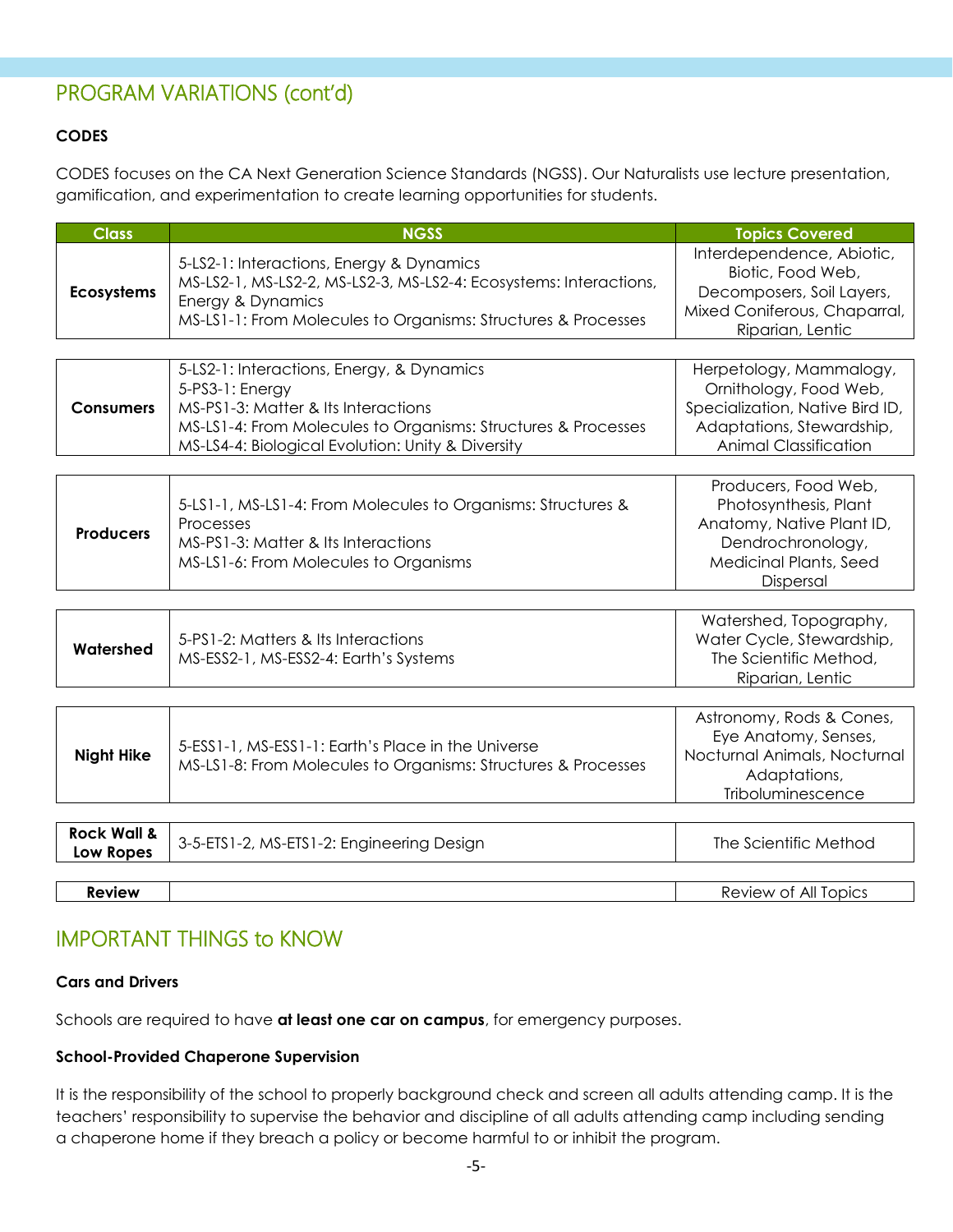# IMPORTANT THINGS to KNOW (cont'd)

#### **Illness and Injuries**

Our trained and certified First Aid team (HQ and all CODES staff) will respond to illnesses and injuries on-site. However, it is your teachers' responsibility to wait with a student that cannot attend class due to illness or injury or one that is waiting for a parent pick-up. Students are permitted to miss **one class** due to illness or injury. If they are not recuperated before the start of the second class since they fell ill or got injured, it is the teachers' responsibility to coordinate a parent pick-up with the Medial Monitor on duty.

Our Medical Monitor on duty may call parents to discuss care that is beyond standard First Aid.

#### **Emergencies**

In an emergency that requires evacuation, it is the teachers' responsibility to have an up-to-date student roster to ensure that all students are present before the evacuation begins. In a medical emergency that requires an ambulance or emergency transport, it is the teachers' responsibility to ride with the student to the hospital and to stay with the student until his/her parent or guardian arrives at the hospital.

#### **Cameras**

Phones being used as cameras are **NOT** permitted at camp (this includes phones that do not have data). If students wish to document their experience, they may bring digital or disposable cameras. Secondly, cameras are for trails and **outside use ONLY**. Cameras should **never** be used inside a cabin by students or adults. A student or adult who is misusing a camera, even in jest, will be dismissed from camp.

#### **Contraband**

Electronic devices more advanced than a digital camera are **not permitted** at camp. **All items that are banned or prohibited at school are banned and prohibited at camp:** the possession of weapons and illegal substances of any kind will result in immediate dismissal and possibly further consequences at the school's discretion. Food, drinks, and gum will be confiscated and retuned to students at the end of camp. Any special food for those with dietary restrictions or health concerns should be turned into the lead teacher who will, in turn, give it to CODES Administrative staff to be distributed at the proper times.

#### **Student Aides**

An aide should be provided:

- 1. If a student uses an aide at school, he/she should have an aide at camp.
- 2. If a student is unable to dress, feed, bathe, or use the restroom by themselves, **an aide is required**.
- 3. If a student uses a wheelchair, **an aide is required** due to the many inherent challenges that a natural outdoor environment presents.
- 4. If a student has a condition that requires consistent one-on-one supervision, **an aide is required**.
- 5. If a student cannot behave themselves or consistently detracts from the experience of other students in programs or classes, an aide should be provided.

Unless otherwise arranged with the school, all aides will be housed in the same cabin as the student they are assisting.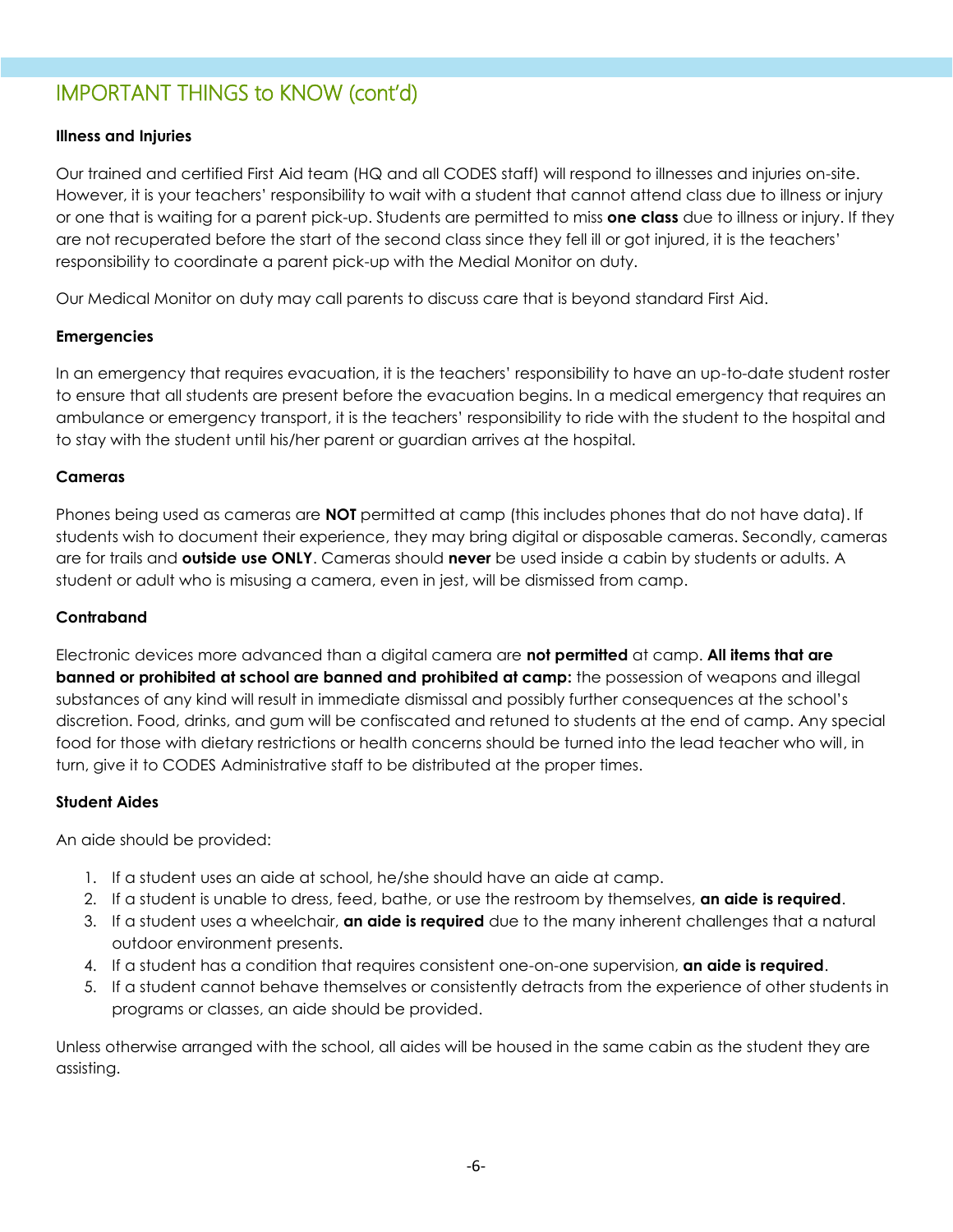# PARENTS' GUIDE to CODES (FAQ's)

#### **What are the facilities like at Mile High Pines?**

The CODES (CA Outdoor Education and Science School) program runs at Mile High Pines (MHP)camp. The camp facilities have been in operation since 1945 and have been continuously updated and modernized through the years. There are two campuses on grounds, Upper and Lower Pines, that are used in conjunction and independently of one another depending on schools' needs.

Our camp has several meeting/general assembly rooms, many with fireplaces, and has a Dining Hall where students' meals will be prepared and served by our Kitchen Team. The activities at MHP vary depending on the programming deemed appropriate by the school or due to weather conditions. On site, there are three basketball courts (1 full size, indoors), two volleyball courts (1 full size, indoors), a Gaga Ball pit, rock wall, zipline, turf field, two amphitheaters with fire pits, a swing set, an archery range and many other activities. Our camp is also within walking distance of Jenks Lake and Frog Creek.

Our cabins are furnished with solid pine bunk beds with mattresses. Lower Pines' cabins have restrooms in the cabins, while Upper Pines' cabins have large bath houses just steps away from each cabin.

#### **How will my student be supervised and by whom?**

Students are supervised by CODES' Staff—background checked, paid professionals trained or certified in MHP's Child Protection Plan (abuse prevention), American Red Cross First Aid, CPR & AED, Wilderness First Aid, American Red Cross Lifeguard, High Ropes Course, etc. Cabin Leaders will sleep in the cabins with students, lead students from activity to activity, and supervise them throughout the day, while Naturalists lead and supervise students on hikes. If your school has opted to provide their own Chaperones, the school is responsible for selecting, screening and informing those Chaperones of their responsibilities prior to camp.

#### **What is the disciplinary system like?**

CODES Staff is trained in our 5-step system. First, students will receive a verbal warning. If the unwanted behavior continues, a 5 min Time Out (TO) is given. If the behavior continues, the TO increases to a maximum of 15 min using 5 min increments. If the behavior continues after a student has grossed a 15 min TO, CODES Staff are obligated to involve teachers which may result in a call home and dismissal from camp.

| <b>Minor Violations</b>                                                  | Min. Consequence | <b>Max.</b> Consequence |
|--------------------------------------------------------------------------|------------------|-------------------------|
| Foul language                                                            | Verbal Warning   | 15 min TO               |
| Inappropriate gesture or conversation                                    | Verbal Warning   | 15 min TO               |
| Name calling/excessive teasing or bullying                               | Verbal Warning   | 15 min TO               |
| Repeated disruption in cabin after Lights Out                            | Verbal Warning   | 15 min TO               |
| Repeatedly disrupting activities/not following directions                | Verbal Warning   | 15 min TO               |
| Tardiness                                                                | Verbal Warning   | 15 min TO               |
| Wandering without permission                                             | Verbal Warning   | 15 min TO               |
| <b>Major Violations</b>                                                  | Min. Consequence | Max. Consequence        |
| Any activity that is inherently dangerous to self or others              | 15 min TO        | Immediate dismissal     |
| Cabin raiding/pranks/bullying                                            | 15 min TO        | Immediate dismissal     |
| <b>Fighting or Stealing</b>                                              | 15 min TO        | Immediate dismissal     |
| Intentionally destroying property                                        | 15 min TO        | Immediate dismissal     |
| Other behaviors at the discretion of CODES Admin Staff and teachers      | 15min TO         | Immediate dismissal     |
| Outright defiance                                                        | 15 min TO        | Immediate dismissal     |
| Possession of illegal substances or weapons                              | No Warning       | Immediate dismissal     |
| Unauthorized leaving of cabin/entering a cabin of the opposite<br>gender | 15 min TO        | Immediate dismissal     |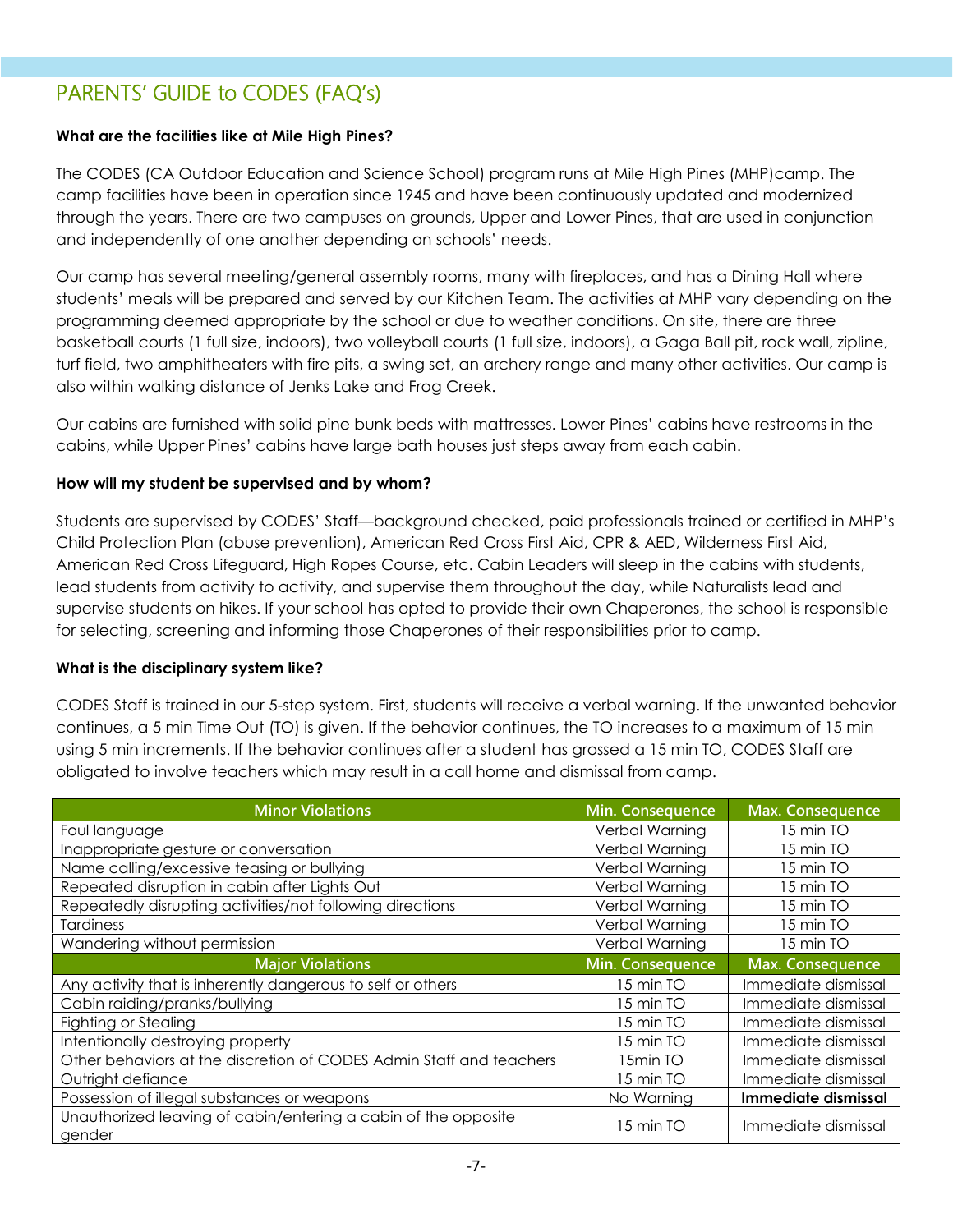#### **What if I need to get in contact with CODES Admin Staff?**

It is the **teachers' responsibility to communicate with parents** before, during, and after the camp experience. Please DO NOT call our offices to inquire about your student, but defer to your school's teachers.

#### **What is the daily schedule like?**

We offer students activities that are a mix of school and camp life—classes, Rec Time, evening assemblies, songs, games, campfire nights, skit nights, meals, and stewardship goals both in cabins and on grounds. Our classes are when students go hiking and when they learn everything from life sciences to wilderness survival skills and team building. There is down time scheduled throughout the day and Rec Time (recess) to keep students refreshed and energized.

#### **What is the dining experience like? What if my student has special dietary needs?**

The MHP Kitchen Team serves home-style, kid-friendly meals, foods that most students are familiar with. All meals are nutritious, plentiful and delicious and while students are encouraged not to waste food, there is always food available for multiple helpings.

Remember, please **DO NOT** send food/snacks up with your student unless a medical condition or dietary restriction requires it.

#### **Vegetarians, Gluten-free & Other Dietary Restrictions:**

**Notify your teachers** (NOT CAMP) a minimum of **one month in advance** if your student has any dietary restrictions. Vegetarian students will be given an alternative at meals where there is no other protein substitute (e.g. a veggie burger instead of beef).

In special cases parents may have to supplement the menu by sending food up with their student such as snacks or entire meals. If you would like to supplement the menu yourself, you may call (909) 794-2824 and ask to speak with the Food Service Manager to get the menu for the week of your student's stay.

\*Please note, that in most cases, we can accommodate gluten-free diets, lactose intolerant diets, strawberry, seafood, and nut allergies. However, soy-free, vegan, severe allergies, and combination allergies will require either snack or entire meal supplements.\*

#### **Will I be allowed to call my student or to have my student call me?**

We understand that not every call home, particularly in the case of homesickness, will cause a domino effect leading to a trip home, but calls from parents or to parents will pull students out of their activities, both physically and mentally, which is disruptive and becomes problematic when several students request to use our office lines to call home.

Instead, please send a letter the week before your student will attend camp (so it arrives on time) or send letters up with your student's teachers. Teachers deliver mail to students daily; if you would like mail to be delivered on specific days, indicate this on the mail itself. Please address mail as:

> CODES at Mile High Pines ATTN: Student's Name, School PO Box 397, Angelus Oaks, CA 92305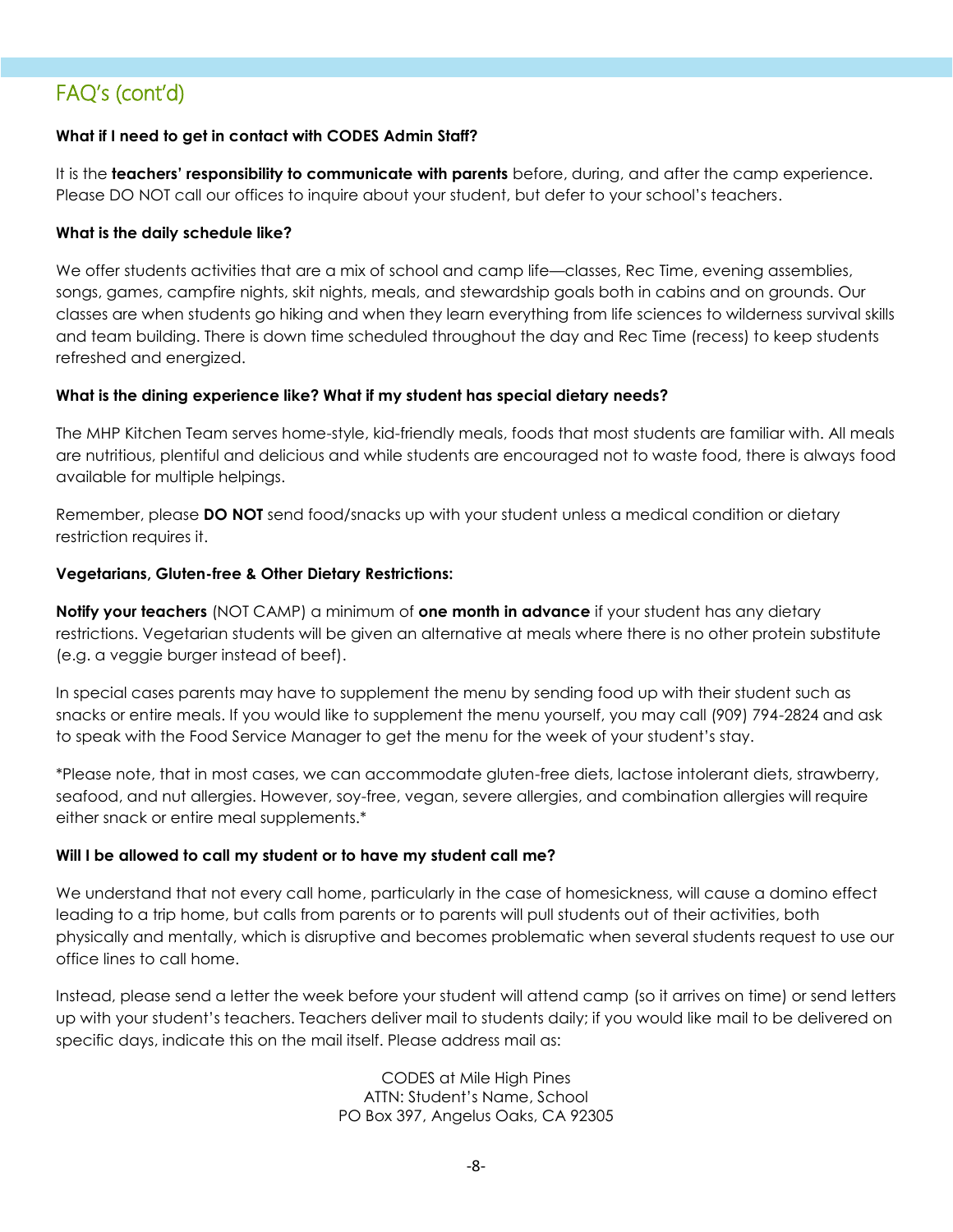In the event of a family emergency you **MAY** call to speak with your student or to arrange a pick-up.

#### **What about illness and medications?**

All medications and health concerns should be listed on the CODES Medical Form. Medications are dispensed by our Medical Monitor team that is on-call 24/7 or by our Naturalists who are First Aid, CPR, & AED certified (they carry all the medications for any student in their Trail Group with them on all hikes and at evening assemblies).

#### **What curriculum is provided for the students?**

MHP continues to update and modify its curriculum as scientific knowledge expands and as the now named California Next Generation Science Standards require. Our curriculum has been tailored to fit the ecosystems and wildlife found at MHP and our Naturalists are trained to use grade-appropriate material depending on the school in attendance.

#### **What happens if my student will celebrate his/her birthday while at camp?**

Please notify teachers if your student will be celebrating his/her birthday while at camp. Our Kitchen Team makes a special dessert for all birthday boys and girls, we sing to them, and they participate in other special camp traditions. If you would like to send a birthday gift to your student, remember to indicate this on the package; it will be given during the dinner celebration.

#### **What if my student has never been away from home before?**

It is our desire that every student feels safe and cared for in such a way that they are comfortable. However, if you are worried about how your student will feel away from home, we recommend planning a few sleepovers at a friend's or family member's house. This will be a good test to see if your student can make it through the night without becoming homesick, and it will allow them to get used to the idea of being away from home.

#### **What if my student wets the bed?**

Many students still wet the bed and CODES Staff is committed to handling these situations with discretion. We recommend that parents provide nighttime underwear (e.g. GoodNights, Pampers UnderJams) to protect students' bedding and clothing, and additional pajamas just in case. **Please disclose that your student wets the bed** on the General Release Waiver/Health History Screening form. If your school is using CODES' Cabin Leaders, our Staff will inform your student that if he/she has an accident, they can simply tell us and we will take care of the rest. We wash all clothing and bedding as discreetly and quickly as possible.

#### **What should my student pack?**

Every student must bring:

| Backpack                    | Chapstick                 | Water bottle $(2 16oz)$   |
|-----------------------------|---------------------------|---------------------------|
| Pens and pencils (multiple) | Bedding (pg 13)           | Towel & Toiletries        |
| 2 pairs of socks/day        | Sturdy, closed toed shoes | Rain jacket or heavy coat |

Clothing appropriate for the weather (e.g. beanies, gloves, snow pants)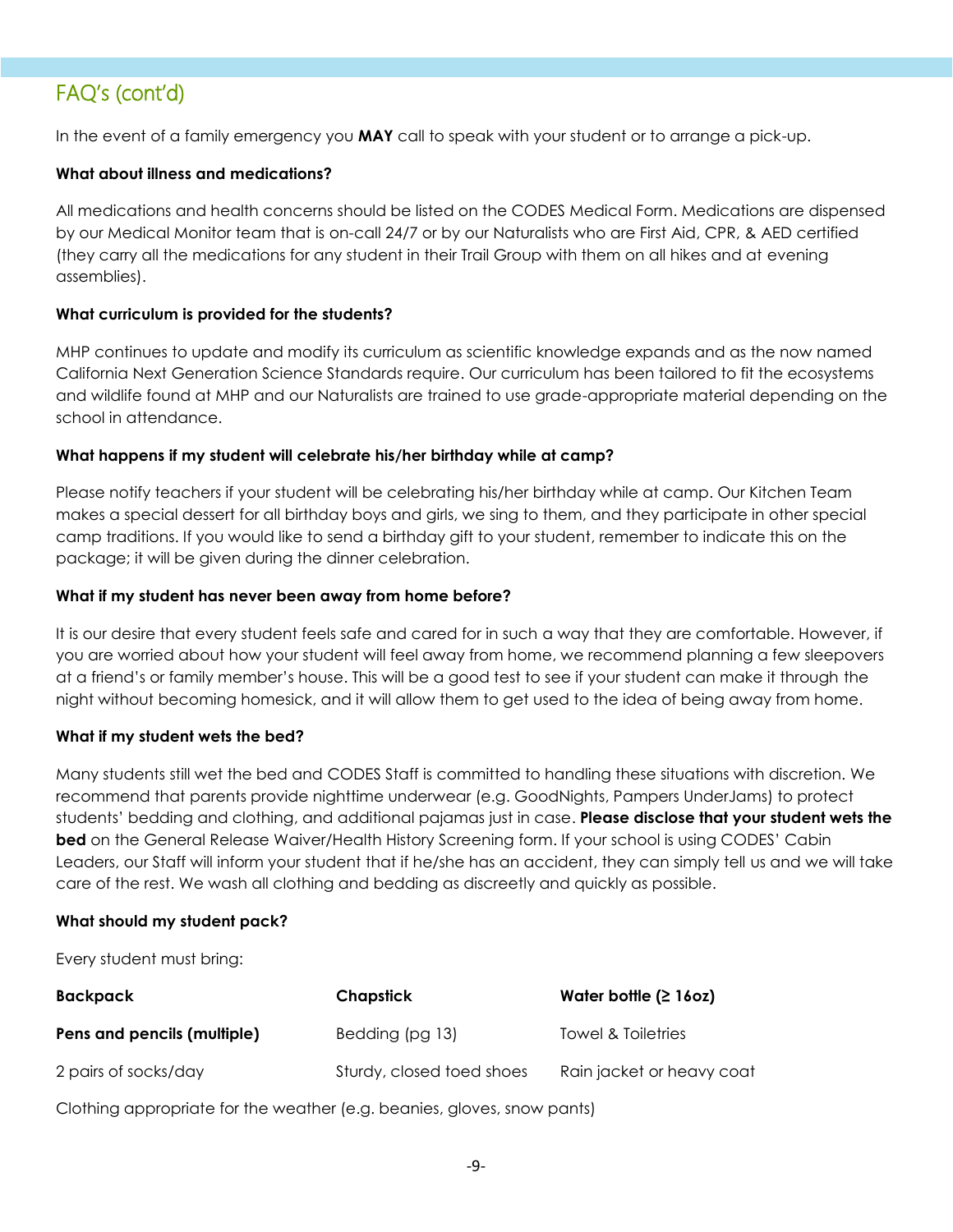We get SNOW as late as May, so no matter the season, please **pack clothing that can be layered**. Sandals, flip flops and/or dress shoes are not allowed on hiking trails.

Students **should not pack** phones, smart watches, tablets, or other electronic devices. Cameras are allowed for outdoor use only.

#### **Prepare Your Students with the 5 B's**

Before every class, students will be asked to gather their "5 B's" which are: (1) a *backpack*, (2) a *bottle of water*, (3) a *ballpoint pen or pencil*, (4) a *bladder that is empty*, and (5) a *book* (students receive this in their first class). **Each student needs to have their own backpack, water bottle, and writing utensils**. In the event that a student does not have these items, he/she may borrow what is needed for the week from the "CODES Closet".

#### **Prepare Your Students for the Weather**

Please look up the weather in Big Bear, CA one week prior to your arrival date to ensure that your students are prepared. Mountain weather changes rapidly, we cannot stress enough the importance of packing warm clothing, proper hiking gear, pants (not shorts), adequate bedding, and especially chapstick and sunscreen. Remember, it's better to have it and not need it, than to need it and not have it.

#### **Special Considerations (Student Aides)**

If your student has special considerations, please discuss them with CODES Admin Staff before you leave for camp. In some cases, students may need an aide or additional supervision from a teacher. It is our goal to provide care for every student, but our staffing and policies do not allow us to provide one-to-one supervision. If a student may have difficulty with the program content, we will make whatever adjustments are possible and reasonable. However, in some cases it may be best for your school to provide a one-to-one aide. Instances in which this may be warranted are: (1) if the student has a one-to-one aide in school for a physical disability, emotional support, or learning disability; (2) if the student has mobility restrictions and would find it difficult to walk 1-2mi/day; and (3) instances at your discretion in conjunction with your school.

#### **Keeping Camp Safe for all Campers (Bed Bugs and Lice)**

Two important issues are always a concern for the hospitality industry at large, and camps are no exception: bed bugs and lice. On most occasions these issues are not detected for several days or even weeks after there has been an occurrence. These types of parasites are non-discriminatory and can be picked up and transmitted by anyone. They are resilient and can survive for long periods without a food source. The best defense against them and method of killing them is **heat**.

We strive to prevent any issues at our facilities in a way that is as minimally invasive and as private as possible, therefore:

- 1. Prior to arrival**, all student bedding (including pillows) must be washed and dried for a minimum of 30 min on high (the drying process is critical)**, and then checked for evidence of bed bugs or lice.
- 2. Prior to arrival, your school MUST complete the 24hr Health Screening to physically check all students and adults attending camp for head lice (nits, nymphs, and adults). Any student or adult who fails this check CANNOT attend camp.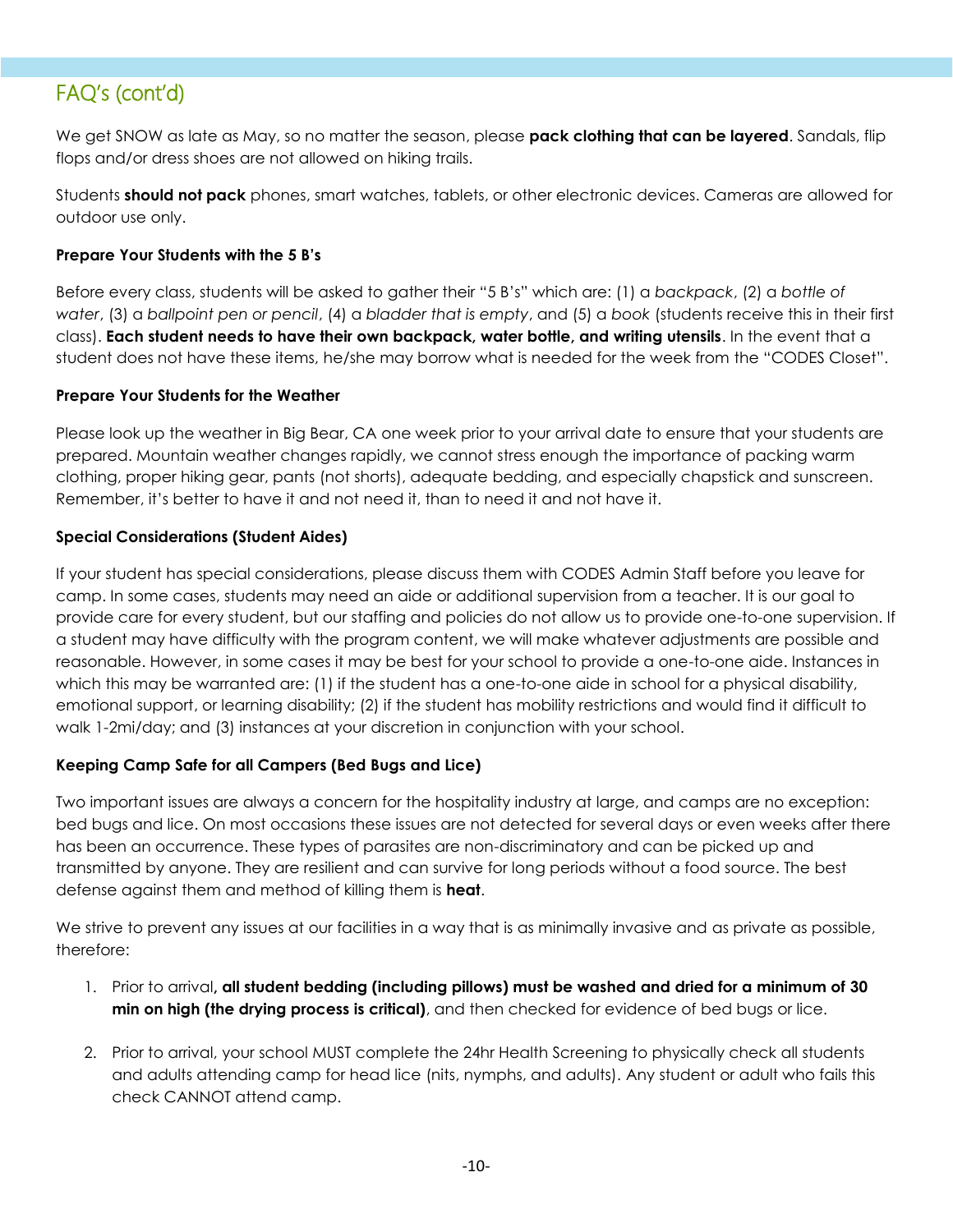- 3. If a student fails the lice check, but is able to resolve the issue before the camp week is over, he/she may arrive to camp late provided that this is the arrangement agreed upon with the school.
- 4. If a student or adult is found to have lice or bed bugs after arriving at camp, they will be dismissed from the program to reduce the possibility of transmission. If the bugs are found on the individual's belongings but not on the individual, we have laundry facilities on grounds and will discretely launder all affected belongings.
- 5. **Trash bags**: Cover all luggage items with a large trash bag. Place all bedding and pillows inside of one as well. Pack one or two extra trash bags with your student to store all clothing (dirty or clean). Once back home, wash all clothing and bedding immediately. If you are unable to do so, leave the bags, clothing, and luggage in the hot sun for a few hours or put everything in a hot dryer until they can be laundered.

Please note, MHP uses preventative treatments in cabins with professional grade equipment and has regular Health Dept. inspections. Combined with your help, we can continue to be successful and proactive in protecting our staff, facilities, and guests from these types of health concerns.

# ALLERGIES and DIETARY RESTRICTIONS

#### **Please list all allergies on the Health History form and notify your student's teacher.**

#### **Skin Allergies**

Insect bites, poison ivy, latex, and other allergens can produce as minor a reaction as dermatitis (redness, itching, swelling) to as serious a reaction as anaphylactic shock. Should a student have a serious allergy, please send an EpiPen or the appropriately prescribed medication with them to camp.

#### **Food Allergies**

Common food allergies:

- 1. Peanuts/tree nuts: **We do not** serve peanut products at MHP. However, if any student at camp has a nut allergy, bear in mind that:
	- a. Our menu includes foods processed in facilities that process peanuts.
	- b. We occasionally use alternative nut butter spreads (like Sun Butter or Wow Butter).
	- c. We occasionally use tree nuts (almonds, cashews, walnuts) in adult/vegetarian meal options.
- 2. Seafood/shellfish**: We do not** serve these items to students.
- 3. Dairy, soy, gluten, wheat: **We do** provide some dairy free and gluten-free alternative menu options which may or may not be a direct substitute for the original menu item.

Please report ALL food allergies and dietary restrictions (no matter how minor) to your student's teachers. Due to our inability to cater our food service operations on an individual basis, if your student cannot eat the foods on our menu (see below), or if they cannot eat foods labeled "prepared in a facility that processes milk, eggs, or nuts", we suggest that you **send up appropriate meals and/or snack substitutes for your student.**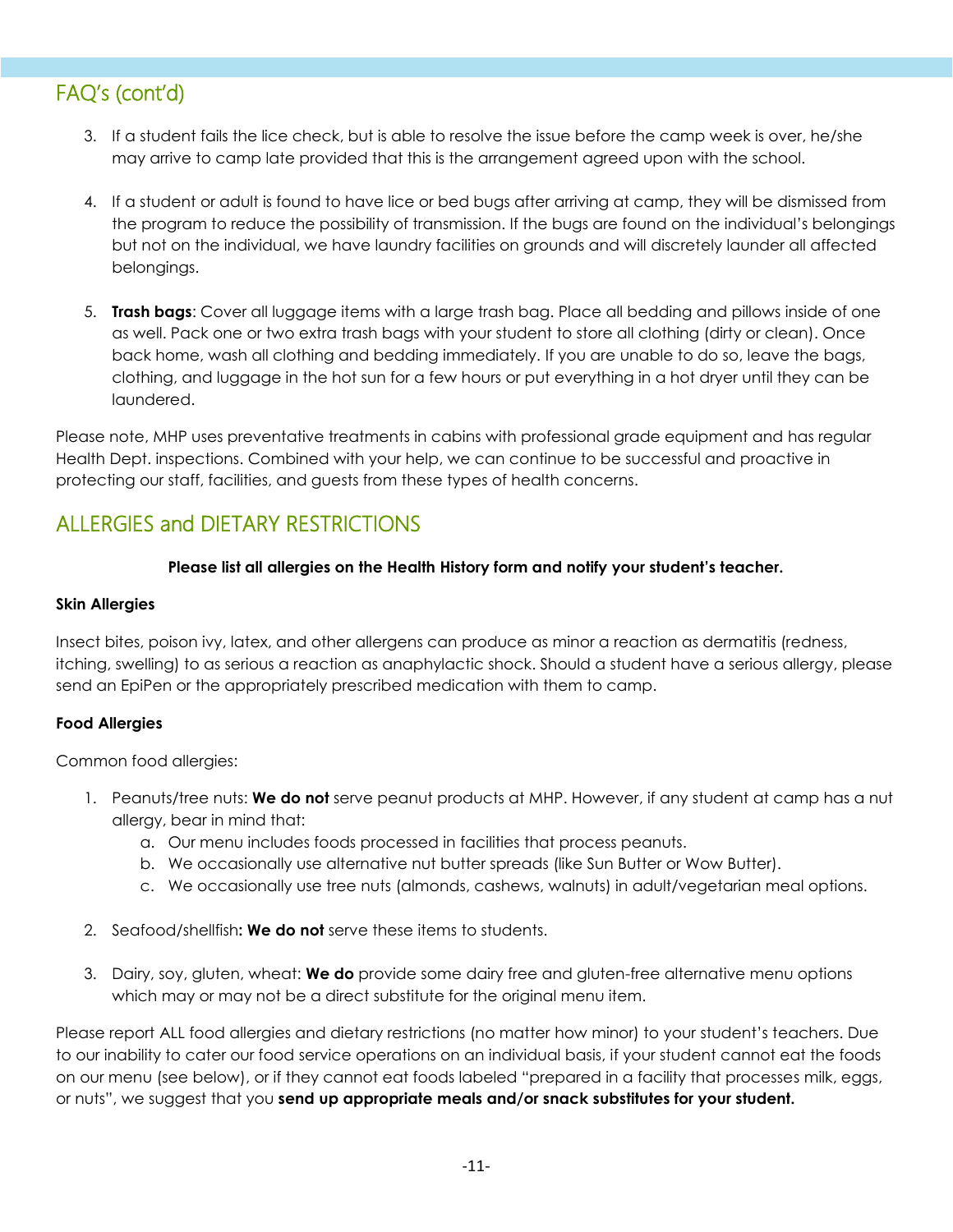# ALLERGIES and DIETARY RESTRICTIONS (cont'd)

#### **Sending Up Your Own Food**

If your student cannot consume the food on our menu, we are happy to microwave any pre-packaged and prepared foods provided that they are simple, easy to manage (no prep required), and that you have notified us in advance via your school's lead teacher. Please **do not send** up any food with peanuts!

### SAMPLE MENU

| <b>CODES: Sample 4 Day Menu</b>                                    |                                                                                                                                                                                                                                              |                                                                                                            |                                                                                             |                                                                             |
|--------------------------------------------------------------------|----------------------------------------------------------------------------------------------------------------------------------------------------------------------------------------------------------------------------------------------|------------------------------------------------------------------------------------------------------------|---------------------------------------------------------------------------------------------|-----------------------------------------------------------------------------|
| <b>MEAL</b>                                                        | DAY <sub>1</sub>                                                                                                                                                                                                                             | DAY <sub>2</sub>                                                                                           | DAY <sub>3</sub>                                                                            | DAY <sub>4</sub>                                                            |
| <b>Breakfast (AM)</b><br>Wed 8:00<br><b>Thurs 8:00</b><br>Fri 8:30 | <b>ARRIVAL</b>                                                                                                                                                                                                                               | Pancakes<br>Sausage patties<br>Cereal/Oatmeal<br>Bagels & cream<br>cheese                                  | Bacon<br>Scrambled eggs<br>Hash brown patties<br>Cereal/Oatmeal<br>Bagels & cream<br>cheese | French toast<br>Sausage links<br>Cereal/Oatmeal<br>Bagels & cream<br>cheese |
| Lunch (PM)<br>Tues 12:30<br>Wed 12:00<br>Thurs (on trail)          | Hamburger & Fries<br>Chili, Fruit cocktail<br>Salad bar<br>Dessert: Pudding                                                                                                                                                                  | Pizza (cheese/pepp.)<br>Peaches (canned)<br>Soup, Salad bar<br>Dessert: Jello                              | Turkey hoagie<br>Chips, Capri-Sun<br>Dessert: Chocolate<br>chip cookies                     | Snack:<br>Granola bar<br>Water/Juice                                        |
| Dinner (PM)<br>Tues 5:30<br>Wed 5:30<br>Thurs 5:30                 | Fried Chicken/Turkey<br>dinner<br>Mashed potatoes &<br>Gravy<br>Corn, Biscuit<br>Salad bar<br>Dessert: Ice cream                                                                                                                             | <b>Beef tacos</b><br>Spanish rice<br>Lettuce, Tomato<br>Cheese, Salsa<br>Refried beans<br>Dessert: Churros | Spaghetti & Red<br>sauce w/beef<br><b>Bread sticks</b><br>Salad bar<br>Dessert: Cake        | <b>DEPARTURE</b>                                                            |
| <b>Evening Snacks</b>                                              | Ritz crackers<br>& cheese dip                                                                                                                                                                                                                | M & M cookies                                                                                              | S'mores (milk choc.)                                                                        |                                                                             |
| <b>Notes</b>                                                       | Fresh fruit (oranges & apples) is available at all meals.<br>When notified in advanced, we provide some vegetarian, vegan, dairy free, and gluten-<br>free alternatives which may/may not be a direct substitute for the original menu item. |                                                                                                            |                                                                                             |                                                                             |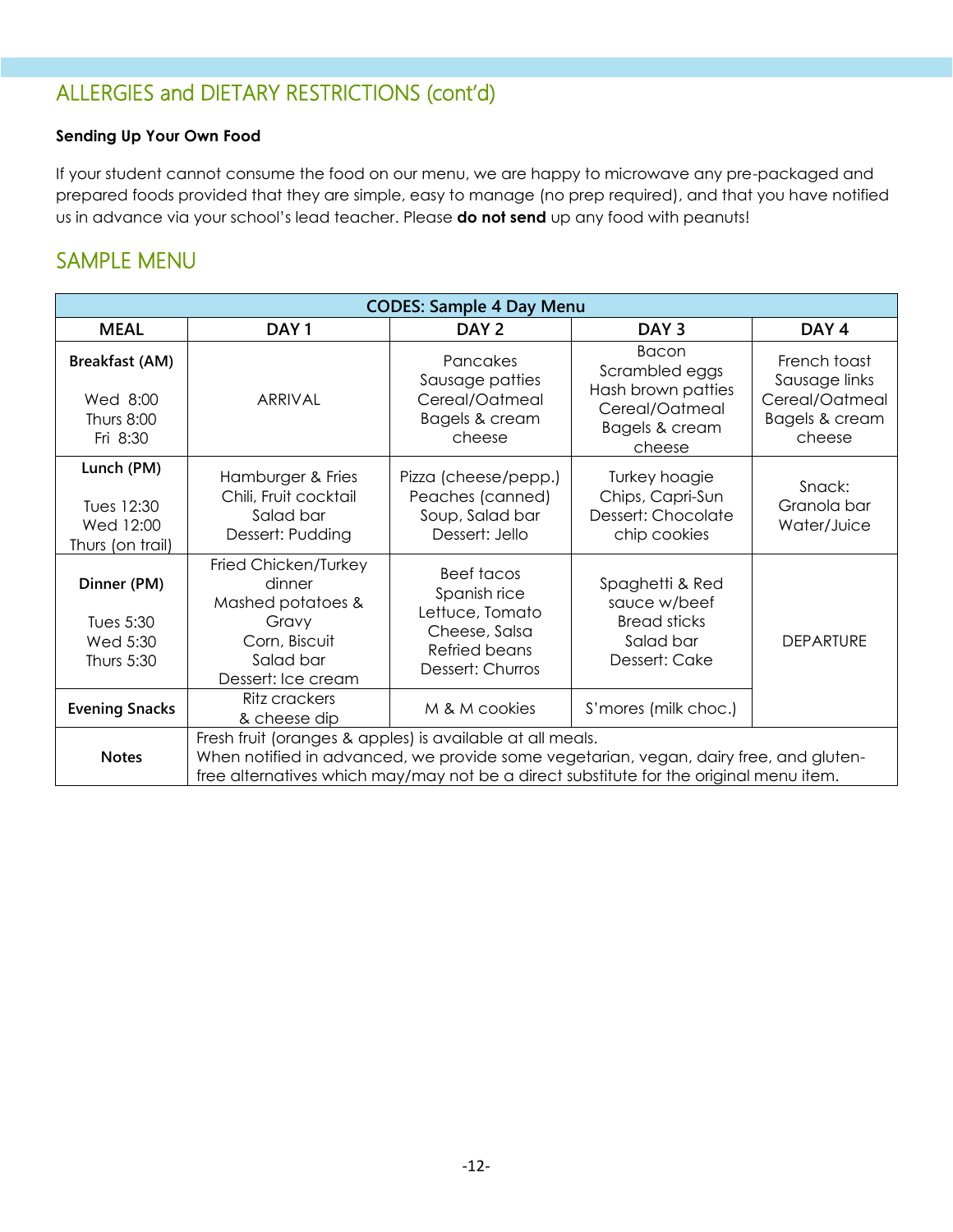### PARENT STUDENT CONTRACT

#### **STUDENT AGREEMENT:**

By checking the boxes below, I agree to behave myself in a manner worthy of the school I represent.

| I understand that if I do not follow this<br>behavior contract, I may have to leave<br>camp early.<br>will wear the proper clothing at all times;<br>dressing appropriately for the weather. | I will come to each class with my 5 B's: (1) a<br>backpack, (2) a bottle of water, (3) a<br>ballpoint pen or pencil, (4) a bladder that is<br>empty, and (5) a book that I will receive in<br>my first class. |
|----------------------------------------------------------------------------------------------------------------------------------------------------------------------------------------------|---------------------------------------------------------------------------------------------------------------------------------------------------------------------------------------------------------------|
| I will communicate to my Cabin Leader or<br>Naturalist if I have an issue with a peer that I<br>cannot resolve on my own.                                                                    | I will refrain from negative behavior towards<br>myself, my fellow campers, camp staff, and<br>to camp property.                                                                                              |
| will use positive language at camp.                                                                                                                                                          | will participate in all activities and classes.                                                                                                                                                               |
| will try my best to get along with and to be<br>inclusive with every student at camp.                                                                                                        | Camper Signature<br>Date                                                                                                                                                                                      |

#### **PARENT/GUARDIAN AGREEMENT:**

We want CODES to be a positive experience for every student. Those who hinder this goal will be dismissed from camp and **must be picked up by a parent/guardian immediately** (regardless of the time of day).

By checking the boxes, I acknowledge that I have read this information and agree to:

- Be supportive of my student by encouraging them to follow the rules and by equipping them with the items on the Packing List.
- $\vert \ \ \vert$ Understand that the following are grounds for immediate dismissal from camp: (1) fighting/stealing, (2) any activity that is inherently dangerous to self or others, (3) outright defiance/intentionally destroying property, (4) cabin raiding/pranks, (5) unauthorized leaving of cabins/entering cabins of the opposite gender, (6) other behaviors at the discretion of CODES Admin staff. (CODES Admin will never dismiss a student without consent from your school's teachers.).
- $\Box$ Immediately pick up my student from camp if he/she is dismissed from camp early due to illness or injury.
	- Be supportive and available if a CODES Staff member needs to call to ask questions concerning the specific needs of my student (e.g. dietary or medical).
	- Talk about homesickness in advance, and advise my student on how to handle it. I will try practice separations (i.e. a weekend with grandparents or sleepover at a friend's), and will not make a "pick up deal" with my student. Instead, I will positively reinforce their camp experience.
	- I will make all prior arrangements with my student's school if they have specific needs at camp. I will communicate in a timely manner so my student can be well provided for.

Parent Signature: \_\_\_\_\_\_\_\_\_\_\_\_\_\_\_\_\_\_\_\_\_\_\_\_\_\_\_\_\_\_\_\_\_\_\_\_\_\_\_\_\_ Date: \_\_\_\_\_\_\_\_\_\_\_\_\_\_\_\_\_\_\_\_\_\_\_\_\_\_\_\_\_\_